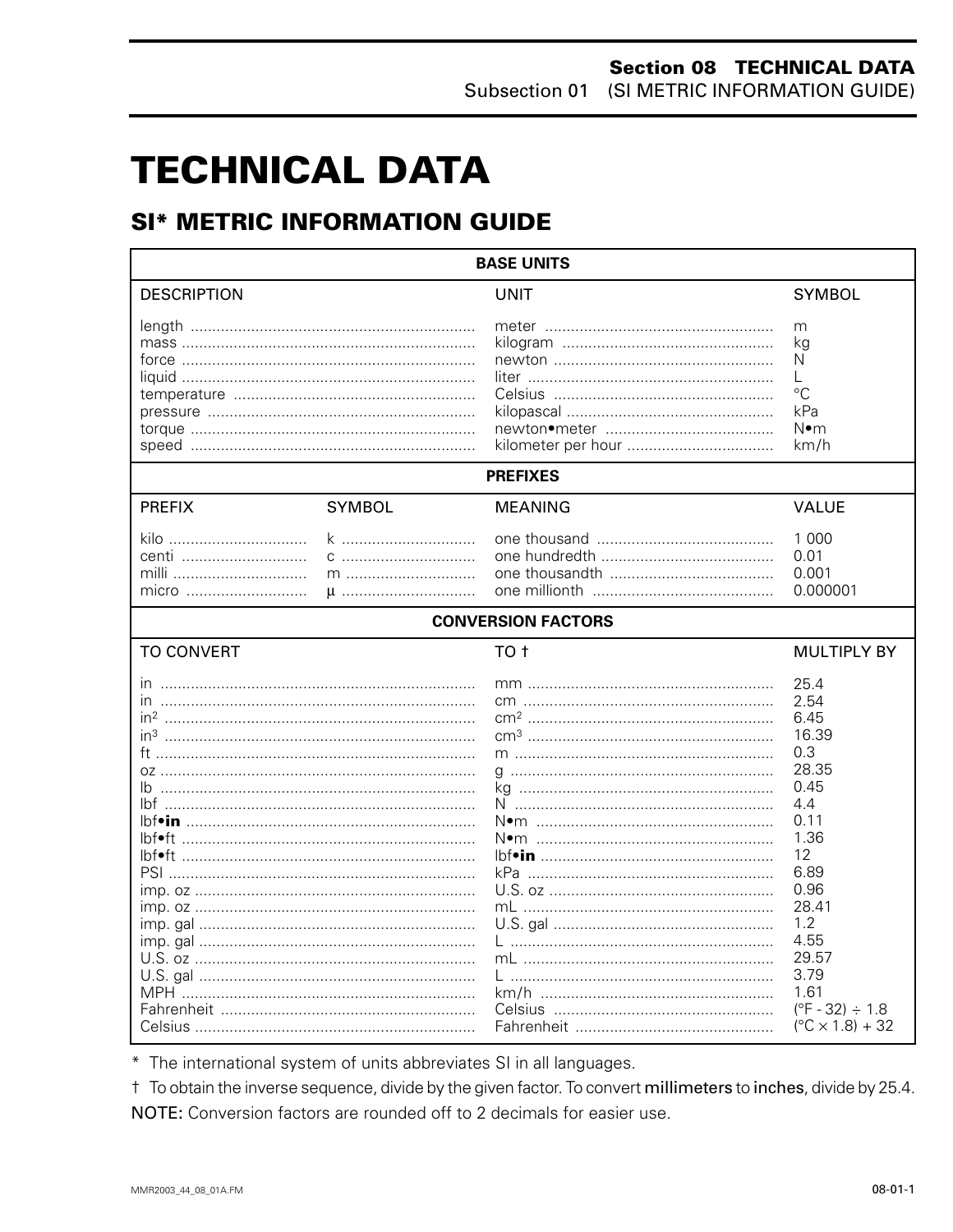# **Section 08 TECHNICAL DATA**

Subsection 02 (ENGINE)

| <b>VEHICLE MODEL</b>                        |                 |                                    | LEGEND V-1000 SPORT AND<br><b>GRAND TOURING V-1000 SPORT</b>                      |  |
|---------------------------------------------|-----------------|------------------------------------|-----------------------------------------------------------------------------------|--|
| <b>ENGINE</b>                               |                 |                                    |                                                                                   |  |
| Engine type                                 |                 |                                    | BOMBARDIER-ROTAX 1004 4-TEC, 4-stroke,<br>Over Head Camshaft (OHC), liquid cooled |  |
| Cylinder arrangement and quantity           |                 |                                    | V <sub>2</sub>                                                                    |  |
| Quantity of valves per cylinder             |                 |                                    | 4 valves with hydraulic lifters (no adjustment)                                   |  |
| Bore                                        |                 | Standard                           | 100 mm (3.937 in)                                                                 |  |
| <b>Stroke</b>                               |                 |                                    | 63.4 mm (2.496 in)                                                                |  |
| Displacement                                |                 |                                    | 995.90 cm <sup>3</sup> (60.774 in <sup>3</sup> )                                  |  |
| Compression ratio                           |                 |                                    | $10.3 \pm 0.5$                                                                    |  |
| Decompressor type                           |                 |                                    | Automatic                                                                         |  |
| Engine speed for transmission calibration o |                 |                                    | 6000 to 7250 RPM progressive                                                      |  |
| Lubrication                                 |                 |                                    | Dry sump with replaceable oil filter                                              |  |
| Intake valve opening                        |                 |                                    | 10° BTDC                                                                          |  |
| Intake valve closing                        |                 |                                    | 45° ABDC                                                                          |  |
| Exhaust valve opening                       |                 |                                    | 50° BBDC                                                                          |  |
| Exhaust valve closing                       |                 |                                    | 5° ATDC                                                                           |  |
| Starting system                             |                 |                                    | Electric start                                                                    |  |
|                                             |                 | Minimum (new)                      | 5.961 mm (.2347 in)                                                               |  |
|                                             | Intake          | Maximum (new)                      | 5.975 mm (.2352 in)                                                               |  |
| Valve stem diameter                         |                 | Wear limit                         | 5.930 mm (.2330 in)                                                               |  |
|                                             |                 | Minimum (new)                      | 5.946 mm (.2341 in)                                                               |  |
|                                             | Exhaust         | Maximum (new)                      | 5.960 mm (.2346 in)                                                               |  |
|                                             |                 | Wear limit                         | 5.930 mm (.2335 in)                                                               |  |
| Valve guide diameter                        |                 | Wear limit                         | 6.060 mm (.2386 in)                                                               |  |
|                                             | Inner           | Nominal (new)                      | 41.02 mm (1.615 in)                                                               |  |
| Valve spring free length                    |                 | Wear limit                         | 38.8 mm (1.499 in)                                                                |  |
|                                             | Outer           | Nominal (new)                      | 45.45 mm (1.789 in)                                                               |  |
|                                             |                 | Wear limit                         | 43 mm (1.693 in)                                                                  |  |
|                                             | Intake          | Nominal (new)                      | 1.1 to 1.3 mm (.043 to .051 in)                                                   |  |
| Valve seat contact width                    |                 | Wear limit                         | $1.6$ mm $(.063$ in)                                                              |  |
|                                             | Exhaust         | Nominal (new)                      | 1.25 to 1.55 mm (.049 to .061 in)                                                 |  |
|                                             |                 | Wear limit                         | 1.8 mm (.071 in)                                                                  |  |
|                                             |                 | Minimum (new)                      | 20.007 mm (.7876 in)                                                              |  |
| Rocker arm bore diameter                    |                 | Maximum (new)                      | 20.020 mm (.7881 in)                                                              |  |
|                                             |                 | Wear limit                         | 20.035 mm (.7887 in)                                                              |  |
|                                             |                 | Minimum (new)                      | 19.980 mm (.7866 in)                                                              |  |
| Rocker arm shaft diameter                   |                 | Maximum (new)                      | 19.993 mm (.7871 in)                                                              |  |
|                                             |                 | Wear limit                         | 19.965 mm (.7860 in)                                                              |  |
| Cylinder head screw length                  |                 | Service limit                      | 216.5 mm (8.524 in)                                                               |  |
|                                             |                 | 1st                                | Rectangular                                                                       |  |
| Piston ring type                            |                 | 2 <sub>nd</sub>                    | Ring                                                                              |  |
|                                             |                 | 3 <sup>rd</sup>                    | Oil scraper ring                                                                  |  |
|                                             | 1st             |                                    | 0.15 mm (.006 in)                                                                 |  |
| 2 <sup>nd</sup>                             |                 | Minimum (new)                      | 0.15 mm (.006 in)                                                                 |  |
|                                             | 3r <sup>d</sup> |                                    | 0.15 mm (.006 in)                                                                 |  |
| Ring end gap                                | 1st             |                                    | 0.35 mm (.014 in)                                                                 |  |
|                                             | 2nd             | 0.35 mm (.014 in)<br>Maximum (new) |                                                                                   |  |
|                                             | 3r <sup>d</sup> |                                    | 0.3 mm (.012 in)                                                                  |  |
|                                             | All             | Wear limit                         | 1.5 mm (.060 in)                                                                  |  |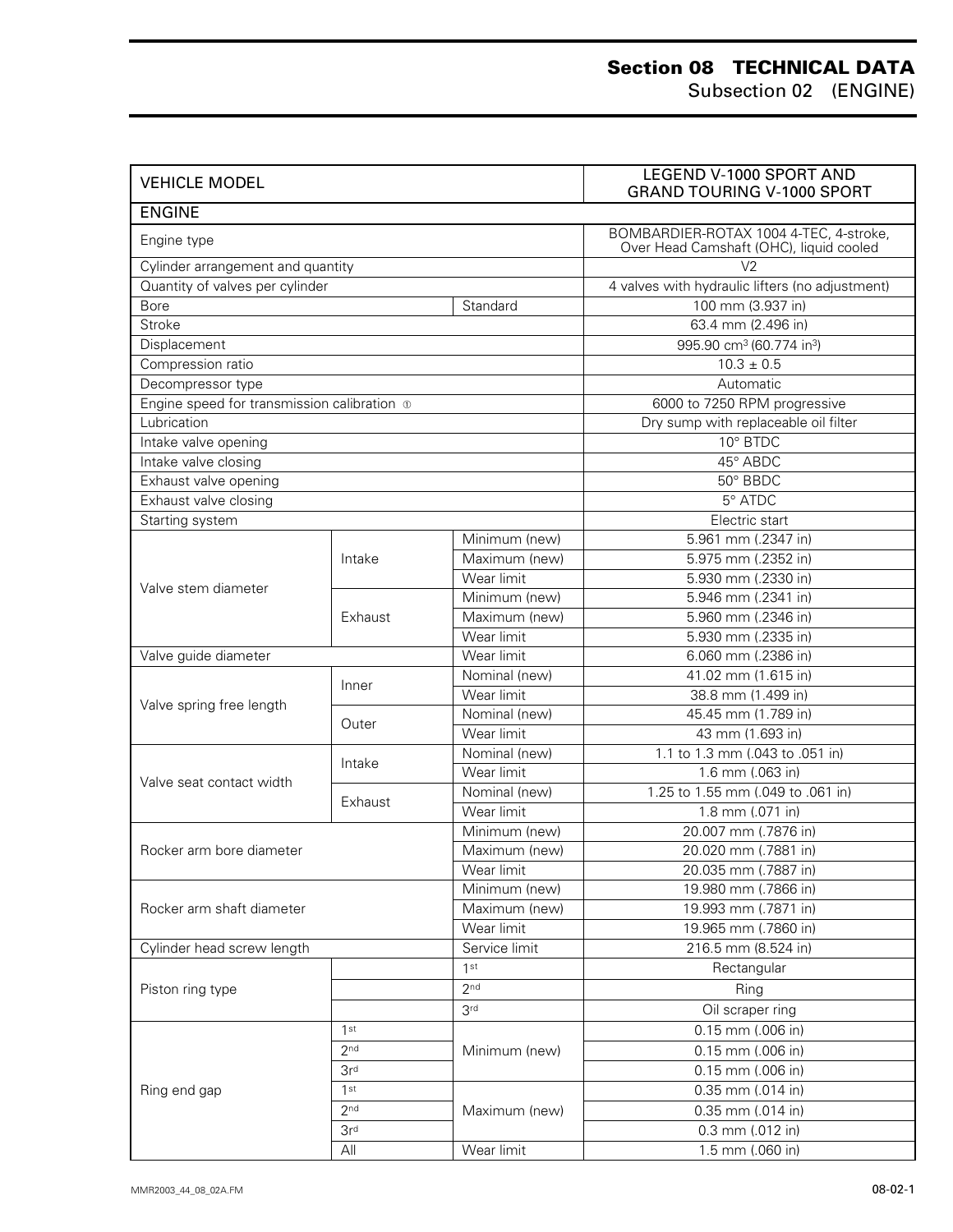### **Section 08 TECHNICAL DATA**

Subsection 02 (ENGINE)

| <b>ENGINE</b><br>0.025 mm (.001 in)<br>1st<br>2 <sub>nd</sub><br>0.015 mm (.0006 in)<br>Minimum (new)<br>3 <sup>rd</sup><br>0.02 mm (.0008 in)<br>1 <sup>st</sup><br>Ring/piston groove clearance<br>0.07 mm (.0028 in)<br>2 <sub>nd</sub><br>0.06 mm (.0024 in)<br>Maximum (new)<br>3 <sup>rd</sup><br>0.055 mm (.0021 in)<br>All<br>Wear limit<br>$0.15$ mm (.006 in)<br>0.024 - 0.056 mm (.001 - .0022 in)<br>New (minimum)<br>Piston/cylinder wall clearance<br>Wear limit<br>0.09 mm (.0035 in)<br>0.038 mm (.0015 in)<br>Maximum (new)<br>Cylinder taper (maximum)<br>Wear limit<br>0.09 mm (.0035 in)<br>Maximum (new)<br>$0.01$ mm (.0004 in)<br>Cylinder out of round<br>Wear limit<br>$0.02$ mm $(.0008$ in)<br>Minimum (new)<br>24.967 mm (.9830 in)<br>Maximum (new)<br>25.000 mm (.9843 in)<br>PTO side<br>Wear limit<br>25.020 mm (.9850 in)<br>Camshaft bearing journal<br>Minimum (new)<br>39.984 mm (1.5742 in)<br>40.000 mm (1.5748 in)<br>Maximum (new)<br>Alternator side<br>Wear limit<br>40.020 mm (1.5756 in)<br>Minimum (new)<br>24.967 mm (.9830 in)<br>Maximum (new)<br>24.980 mm (.9835 in)<br>PTO side<br>Wear limit<br>24.960 mm (.9827 in)<br>Camshaft bore<br>Minimum (new)<br>39.927 mm (1.5719 in)<br>Maximum (new)<br>39.935 mm (1.5722 in)<br>Alternator side<br>Wear limit<br>39.920 mm (1.5716 in)<br>Minimum (new)<br>31.654 mm (1.2462 in)<br>Maximum (new)<br>31.854 mm (1.2541 in)<br>Intake<br>Wear limit<br>31.600 mm (1.2441 in)<br>Cam lobe<br>Minimum (new)<br>31.435 mm (1.2376 in)<br>31.635 mm (1.2455 in)<br>Exhaust<br>Maximum (new)<br>31.400 mm (1.2362 in)<br>Wear limit<br>Minimum (new)<br>0.100 mm (.0039 in)<br>Crankshaft axial clearance<br>Maximum (new)<br>0.400 mm (.0157 in)<br>Minimum (new)<br>54.961 mm (2.1638 in)<br>Crankshaft journal diameter<br>Maximum (new)<br>54.980 mm (2.1646 in)<br>Wear limit<br>54.940 mm (2.1630 in)<br>Wear limit<br>Crankshaft radial clearance<br>0.080 mm (.0031in)<br>Connecting rod big end diameter<br>Service limit<br>45.090 mm (1.7752 in)<br>Connecting rod big end clearance<br>Service limit<br>0.09 mm (.0035 in)<br>Minimum (new)<br>0.150 mm (.0059 in)<br>Maximum (new)<br>Connecting rod big end axial play<br>0.450 mm (.0177 in)<br>Wear limit<br>0.500 mm (.0197 in)<br>Wear limit<br>Crankshaft deflection<br>0.050 mm (.002 in)<br>Minimum (new)<br>23.010 mm (.9059 in)<br>Connecting rod small end diameter<br>Maximum (new)<br>23.020 mm (.9063 in)<br>Wear limit<br>23.070 mm (.9080 in) | <b>VEHICLE MODEL</b> |  |  | LEGEND V-1000 SPORT AND<br><b>GRAND TOURING V-1000 SPORT</b> |  |
|-----------------------------------------------------------------------------------------------------------------------------------------------------------------------------------------------------------------------------------------------------------------------------------------------------------------------------------------------------------------------------------------------------------------------------------------------------------------------------------------------------------------------------------------------------------------------------------------------------------------------------------------------------------------------------------------------------------------------------------------------------------------------------------------------------------------------------------------------------------------------------------------------------------------------------------------------------------------------------------------------------------------------------------------------------------------------------------------------------------------------------------------------------------------------------------------------------------------------------------------------------------------------------------------------------------------------------------------------------------------------------------------------------------------------------------------------------------------------------------------------------------------------------------------------------------------------------------------------------------------------------------------------------------------------------------------------------------------------------------------------------------------------------------------------------------------------------------------------------------------------------------------------------------------------------------------------------------------------------------------------------------------------------------------------------------------------------------------------------------------------------------------------------------------------------------------------------------------------------------------------------------------------------------------------------------------------------------------------------------------------------------------------------------------------------------------------------------------------------------------------------------------------|----------------------|--|--|--------------------------------------------------------------|--|
|                                                                                                                                                                                                                                                                                                                                                                                                                                                                                                                                                                                                                                                                                                                                                                                                                                                                                                                                                                                                                                                                                                                                                                                                                                                                                                                                                                                                                                                                                                                                                                                                                                                                                                                                                                                                                                                                                                                                                                                                                                                                                                                                                                                                                                                                                                                                                                                                                                                                                                                       |                      |  |  |                                                              |  |
|                                                                                                                                                                                                                                                                                                                                                                                                                                                                                                                                                                                                                                                                                                                                                                                                                                                                                                                                                                                                                                                                                                                                                                                                                                                                                                                                                                                                                                                                                                                                                                                                                                                                                                                                                                                                                                                                                                                                                                                                                                                                                                                                                                                                                                                                                                                                                                                                                                                                                                                       |                      |  |  |                                                              |  |
|                                                                                                                                                                                                                                                                                                                                                                                                                                                                                                                                                                                                                                                                                                                                                                                                                                                                                                                                                                                                                                                                                                                                                                                                                                                                                                                                                                                                                                                                                                                                                                                                                                                                                                                                                                                                                                                                                                                                                                                                                                                                                                                                                                                                                                                                                                                                                                                                                                                                                                                       |                      |  |  |                                                              |  |
|                                                                                                                                                                                                                                                                                                                                                                                                                                                                                                                                                                                                                                                                                                                                                                                                                                                                                                                                                                                                                                                                                                                                                                                                                                                                                                                                                                                                                                                                                                                                                                                                                                                                                                                                                                                                                                                                                                                                                                                                                                                                                                                                                                                                                                                                                                                                                                                                                                                                                                                       |                      |  |  |                                                              |  |
|                                                                                                                                                                                                                                                                                                                                                                                                                                                                                                                                                                                                                                                                                                                                                                                                                                                                                                                                                                                                                                                                                                                                                                                                                                                                                                                                                                                                                                                                                                                                                                                                                                                                                                                                                                                                                                                                                                                                                                                                                                                                                                                                                                                                                                                                                                                                                                                                                                                                                                                       |                      |  |  |                                                              |  |
|                                                                                                                                                                                                                                                                                                                                                                                                                                                                                                                                                                                                                                                                                                                                                                                                                                                                                                                                                                                                                                                                                                                                                                                                                                                                                                                                                                                                                                                                                                                                                                                                                                                                                                                                                                                                                                                                                                                                                                                                                                                                                                                                                                                                                                                                                                                                                                                                                                                                                                                       |                      |  |  |                                                              |  |
|                                                                                                                                                                                                                                                                                                                                                                                                                                                                                                                                                                                                                                                                                                                                                                                                                                                                                                                                                                                                                                                                                                                                                                                                                                                                                                                                                                                                                                                                                                                                                                                                                                                                                                                                                                                                                                                                                                                                                                                                                                                                                                                                                                                                                                                                                                                                                                                                                                                                                                                       |                      |  |  |                                                              |  |
|                                                                                                                                                                                                                                                                                                                                                                                                                                                                                                                                                                                                                                                                                                                                                                                                                                                                                                                                                                                                                                                                                                                                                                                                                                                                                                                                                                                                                                                                                                                                                                                                                                                                                                                                                                                                                                                                                                                                                                                                                                                                                                                                                                                                                                                                                                                                                                                                                                                                                                                       |                      |  |  |                                                              |  |
|                                                                                                                                                                                                                                                                                                                                                                                                                                                                                                                                                                                                                                                                                                                                                                                                                                                                                                                                                                                                                                                                                                                                                                                                                                                                                                                                                                                                                                                                                                                                                                                                                                                                                                                                                                                                                                                                                                                                                                                                                                                                                                                                                                                                                                                                                                                                                                                                                                                                                                                       |                      |  |  |                                                              |  |
|                                                                                                                                                                                                                                                                                                                                                                                                                                                                                                                                                                                                                                                                                                                                                                                                                                                                                                                                                                                                                                                                                                                                                                                                                                                                                                                                                                                                                                                                                                                                                                                                                                                                                                                                                                                                                                                                                                                                                                                                                                                                                                                                                                                                                                                                                                                                                                                                                                                                                                                       |                      |  |  |                                                              |  |
|                                                                                                                                                                                                                                                                                                                                                                                                                                                                                                                                                                                                                                                                                                                                                                                                                                                                                                                                                                                                                                                                                                                                                                                                                                                                                                                                                                                                                                                                                                                                                                                                                                                                                                                                                                                                                                                                                                                                                                                                                                                                                                                                                                                                                                                                                                                                                                                                                                                                                                                       |                      |  |  |                                                              |  |
|                                                                                                                                                                                                                                                                                                                                                                                                                                                                                                                                                                                                                                                                                                                                                                                                                                                                                                                                                                                                                                                                                                                                                                                                                                                                                                                                                                                                                                                                                                                                                                                                                                                                                                                                                                                                                                                                                                                                                                                                                                                                                                                                                                                                                                                                                                                                                                                                                                                                                                                       |                      |  |  |                                                              |  |
|                                                                                                                                                                                                                                                                                                                                                                                                                                                                                                                                                                                                                                                                                                                                                                                                                                                                                                                                                                                                                                                                                                                                                                                                                                                                                                                                                                                                                                                                                                                                                                                                                                                                                                                                                                                                                                                                                                                                                                                                                                                                                                                                                                                                                                                                                                                                                                                                                                                                                                                       |                      |  |  |                                                              |  |
|                                                                                                                                                                                                                                                                                                                                                                                                                                                                                                                                                                                                                                                                                                                                                                                                                                                                                                                                                                                                                                                                                                                                                                                                                                                                                                                                                                                                                                                                                                                                                                                                                                                                                                                                                                                                                                                                                                                                                                                                                                                                                                                                                                                                                                                                                                                                                                                                                                                                                                                       |                      |  |  |                                                              |  |
|                                                                                                                                                                                                                                                                                                                                                                                                                                                                                                                                                                                                                                                                                                                                                                                                                                                                                                                                                                                                                                                                                                                                                                                                                                                                                                                                                                                                                                                                                                                                                                                                                                                                                                                                                                                                                                                                                                                                                                                                                                                                                                                                                                                                                                                                                                                                                                                                                                                                                                                       |                      |  |  |                                                              |  |
|                                                                                                                                                                                                                                                                                                                                                                                                                                                                                                                                                                                                                                                                                                                                                                                                                                                                                                                                                                                                                                                                                                                                                                                                                                                                                                                                                                                                                                                                                                                                                                                                                                                                                                                                                                                                                                                                                                                                                                                                                                                                                                                                                                                                                                                                                                                                                                                                                                                                                                                       |                      |  |  |                                                              |  |
|                                                                                                                                                                                                                                                                                                                                                                                                                                                                                                                                                                                                                                                                                                                                                                                                                                                                                                                                                                                                                                                                                                                                                                                                                                                                                                                                                                                                                                                                                                                                                                                                                                                                                                                                                                                                                                                                                                                                                                                                                                                                                                                                                                                                                                                                                                                                                                                                                                                                                                                       |                      |  |  |                                                              |  |
|                                                                                                                                                                                                                                                                                                                                                                                                                                                                                                                                                                                                                                                                                                                                                                                                                                                                                                                                                                                                                                                                                                                                                                                                                                                                                                                                                                                                                                                                                                                                                                                                                                                                                                                                                                                                                                                                                                                                                                                                                                                                                                                                                                                                                                                                                                                                                                                                                                                                                                                       |                      |  |  |                                                              |  |
|                                                                                                                                                                                                                                                                                                                                                                                                                                                                                                                                                                                                                                                                                                                                                                                                                                                                                                                                                                                                                                                                                                                                                                                                                                                                                                                                                                                                                                                                                                                                                                                                                                                                                                                                                                                                                                                                                                                                                                                                                                                                                                                                                                                                                                                                                                                                                                                                                                                                                                                       |                      |  |  |                                                              |  |
|                                                                                                                                                                                                                                                                                                                                                                                                                                                                                                                                                                                                                                                                                                                                                                                                                                                                                                                                                                                                                                                                                                                                                                                                                                                                                                                                                                                                                                                                                                                                                                                                                                                                                                                                                                                                                                                                                                                                                                                                                                                                                                                                                                                                                                                                                                                                                                                                                                                                                                                       |                      |  |  |                                                              |  |
|                                                                                                                                                                                                                                                                                                                                                                                                                                                                                                                                                                                                                                                                                                                                                                                                                                                                                                                                                                                                                                                                                                                                                                                                                                                                                                                                                                                                                                                                                                                                                                                                                                                                                                                                                                                                                                                                                                                                                                                                                                                                                                                                                                                                                                                                                                                                                                                                                                                                                                                       |                      |  |  |                                                              |  |
|                                                                                                                                                                                                                                                                                                                                                                                                                                                                                                                                                                                                                                                                                                                                                                                                                                                                                                                                                                                                                                                                                                                                                                                                                                                                                                                                                                                                                                                                                                                                                                                                                                                                                                                                                                                                                                                                                                                                                                                                                                                                                                                                                                                                                                                                                                                                                                                                                                                                                                                       |                      |  |  |                                                              |  |
|                                                                                                                                                                                                                                                                                                                                                                                                                                                                                                                                                                                                                                                                                                                                                                                                                                                                                                                                                                                                                                                                                                                                                                                                                                                                                                                                                                                                                                                                                                                                                                                                                                                                                                                                                                                                                                                                                                                                                                                                                                                                                                                                                                                                                                                                                                                                                                                                                                                                                                                       |                      |  |  |                                                              |  |
|                                                                                                                                                                                                                                                                                                                                                                                                                                                                                                                                                                                                                                                                                                                                                                                                                                                                                                                                                                                                                                                                                                                                                                                                                                                                                                                                                                                                                                                                                                                                                                                                                                                                                                                                                                                                                                                                                                                                                                                                                                                                                                                                                                                                                                                                                                                                                                                                                                                                                                                       |                      |  |  |                                                              |  |
|                                                                                                                                                                                                                                                                                                                                                                                                                                                                                                                                                                                                                                                                                                                                                                                                                                                                                                                                                                                                                                                                                                                                                                                                                                                                                                                                                                                                                                                                                                                                                                                                                                                                                                                                                                                                                                                                                                                                                                                                                                                                                                                                                                                                                                                                                                                                                                                                                                                                                                                       |                      |  |  |                                                              |  |
|                                                                                                                                                                                                                                                                                                                                                                                                                                                                                                                                                                                                                                                                                                                                                                                                                                                                                                                                                                                                                                                                                                                                                                                                                                                                                                                                                                                                                                                                                                                                                                                                                                                                                                                                                                                                                                                                                                                                                                                                                                                                                                                                                                                                                                                                                                                                                                                                                                                                                                                       |                      |  |  |                                                              |  |
|                                                                                                                                                                                                                                                                                                                                                                                                                                                                                                                                                                                                                                                                                                                                                                                                                                                                                                                                                                                                                                                                                                                                                                                                                                                                                                                                                                                                                                                                                                                                                                                                                                                                                                                                                                                                                                                                                                                                                                                                                                                                                                                                                                                                                                                                                                                                                                                                                                                                                                                       |                      |  |  |                                                              |  |
|                                                                                                                                                                                                                                                                                                                                                                                                                                                                                                                                                                                                                                                                                                                                                                                                                                                                                                                                                                                                                                                                                                                                                                                                                                                                                                                                                                                                                                                                                                                                                                                                                                                                                                                                                                                                                                                                                                                                                                                                                                                                                                                                                                                                                                                                                                                                                                                                                                                                                                                       |                      |  |  |                                                              |  |
|                                                                                                                                                                                                                                                                                                                                                                                                                                                                                                                                                                                                                                                                                                                                                                                                                                                                                                                                                                                                                                                                                                                                                                                                                                                                                                                                                                                                                                                                                                                                                                                                                                                                                                                                                                                                                                                                                                                                                                                                                                                                                                                                                                                                                                                                                                                                                                                                                                                                                                                       |                      |  |  |                                                              |  |
|                                                                                                                                                                                                                                                                                                                                                                                                                                                                                                                                                                                                                                                                                                                                                                                                                                                                                                                                                                                                                                                                                                                                                                                                                                                                                                                                                                                                                                                                                                                                                                                                                                                                                                                                                                                                                                                                                                                                                                                                                                                                                                                                                                                                                                                                                                                                                                                                                                                                                                                       |                      |  |  |                                                              |  |
|                                                                                                                                                                                                                                                                                                                                                                                                                                                                                                                                                                                                                                                                                                                                                                                                                                                                                                                                                                                                                                                                                                                                                                                                                                                                                                                                                                                                                                                                                                                                                                                                                                                                                                                                                                                                                                                                                                                                                                                                                                                                                                                                                                                                                                                                                                                                                                                                                                                                                                                       |                      |  |  |                                                              |  |
|                                                                                                                                                                                                                                                                                                                                                                                                                                                                                                                                                                                                                                                                                                                                                                                                                                                                                                                                                                                                                                                                                                                                                                                                                                                                                                                                                                                                                                                                                                                                                                                                                                                                                                                                                                                                                                                                                                                                                                                                                                                                                                                                                                                                                                                                                                                                                                                                                                                                                                                       |                      |  |  |                                                              |  |
|                                                                                                                                                                                                                                                                                                                                                                                                                                                                                                                                                                                                                                                                                                                                                                                                                                                                                                                                                                                                                                                                                                                                                                                                                                                                                                                                                                                                                                                                                                                                                                                                                                                                                                                                                                                                                                                                                                                                                                                                                                                                                                                                                                                                                                                                                                                                                                                                                                                                                                                       |                      |  |  |                                                              |  |
|                                                                                                                                                                                                                                                                                                                                                                                                                                                                                                                                                                                                                                                                                                                                                                                                                                                                                                                                                                                                                                                                                                                                                                                                                                                                                                                                                                                                                                                                                                                                                                                                                                                                                                                                                                                                                                                                                                                                                                                                                                                                                                                                                                                                                                                                                                                                                                                                                                                                                                                       |                      |  |  |                                                              |  |
|                                                                                                                                                                                                                                                                                                                                                                                                                                                                                                                                                                                                                                                                                                                                                                                                                                                                                                                                                                                                                                                                                                                                                                                                                                                                                                                                                                                                                                                                                                                                                                                                                                                                                                                                                                                                                                                                                                                                                                                                                                                                                                                                                                                                                                                                                                                                                                                                                                                                                                                       |                      |  |  |                                                              |  |
|                                                                                                                                                                                                                                                                                                                                                                                                                                                                                                                                                                                                                                                                                                                                                                                                                                                                                                                                                                                                                                                                                                                                                                                                                                                                                                                                                                                                                                                                                                                                                                                                                                                                                                                                                                                                                                                                                                                                                                                                                                                                                                                                                                                                                                                                                                                                                                                                                                                                                                                       |                      |  |  |                                                              |  |
|                                                                                                                                                                                                                                                                                                                                                                                                                                                                                                                                                                                                                                                                                                                                                                                                                                                                                                                                                                                                                                                                                                                                                                                                                                                                                                                                                                                                                                                                                                                                                                                                                                                                                                                                                                                                                                                                                                                                                                                                                                                                                                                                                                                                                                                                                                                                                                                                                                                                                                                       |                      |  |  |                                                              |  |
|                                                                                                                                                                                                                                                                                                                                                                                                                                                                                                                                                                                                                                                                                                                                                                                                                                                                                                                                                                                                                                                                                                                                                                                                                                                                                                                                                                                                                                                                                                                                                                                                                                                                                                                                                                                                                                                                                                                                                                                                                                                                                                                                                                                                                                                                                                                                                                                                                                                                                                                       |                      |  |  |                                                              |  |
|                                                                                                                                                                                                                                                                                                                                                                                                                                                                                                                                                                                                                                                                                                                                                                                                                                                                                                                                                                                                                                                                                                                                                                                                                                                                                                                                                                                                                                                                                                                                                                                                                                                                                                                                                                                                                                                                                                                                                                                                                                                                                                                                                                                                                                                                                                                                                                                                                                                                                                                       |                      |  |  |                                                              |  |
|                                                                                                                                                                                                                                                                                                                                                                                                                                                                                                                                                                                                                                                                                                                                                                                                                                                                                                                                                                                                                                                                                                                                                                                                                                                                                                                                                                                                                                                                                                                                                                                                                                                                                                                                                                                                                                                                                                                                                                                                                                                                                                                                                                                                                                                                                                                                                                                                                                                                                                                       |                      |  |  |                                                              |  |
|                                                                                                                                                                                                                                                                                                                                                                                                                                                                                                                                                                                                                                                                                                                                                                                                                                                                                                                                                                                                                                                                                                                                                                                                                                                                                                                                                                                                                                                                                                                                                                                                                                                                                                                                                                                                                                                                                                                                                                                                                                                                                                                                                                                                                                                                                                                                                                                                                                                                                                                       |                      |  |  |                                                              |  |
|                                                                                                                                                                                                                                                                                                                                                                                                                                                                                                                                                                                                                                                                                                                                                                                                                                                                                                                                                                                                                                                                                                                                                                                                                                                                                                                                                                                                                                                                                                                                                                                                                                                                                                                                                                                                                                                                                                                                                                                                                                                                                                                                                                                                                                                                                                                                                                                                                                                                                                                       |                      |  |  |                                                              |  |
|                                                                                                                                                                                                                                                                                                                                                                                                                                                                                                                                                                                                                                                                                                                                                                                                                                                                                                                                                                                                                                                                                                                                                                                                                                                                                                                                                                                                                                                                                                                                                                                                                                                                                                                                                                                                                                                                                                                                                                                                                                                                                                                                                                                                                                                                                                                                                                                                                                                                                                                       |                      |  |  |                                                              |  |
|                                                                                                                                                                                                                                                                                                                                                                                                                                                                                                                                                                                                                                                                                                                                                                                                                                                                                                                                                                                                                                                                                                                                                                                                                                                                                                                                                                                                                                                                                                                                                                                                                                                                                                                                                                                                                                                                                                                                                                                                                                                                                                                                                                                                                                                                                                                                                                                                                                                                                                                       |                      |  |  |                                                              |  |
|                                                                                                                                                                                                                                                                                                                                                                                                                                                                                                                                                                                                                                                                                                                                                                                                                                                                                                                                                                                                                                                                                                                                                                                                                                                                                                                                                                                                                                                                                                                                                                                                                                                                                                                                                                                                                                                                                                                                                                                                                                                                                                                                                                                                                                                                                                                                                                                                                                                                                                                       |                      |  |  |                                                              |  |
|                                                                                                                                                                                                                                                                                                                                                                                                                                                                                                                                                                                                                                                                                                                                                                                                                                                                                                                                                                                                                                                                                                                                                                                                                                                                                                                                                                                                                                                                                                                                                                                                                                                                                                                                                                                                                                                                                                                                                                                                                                                                                                                                                                                                                                                                                                                                                                                                                                                                                                                       |                      |  |  |                                                              |  |
|                                                                                                                                                                                                                                                                                                                                                                                                                                                                                                                                                                                                                                                                                                                                                                                                                                                                                                                                                                                                                                                                                                                                                                                                                                                                                                                                                                                                                                                                                                                                                                                                                                                                                                                                                                                                                                                                                                                                                                                                                                                                                                                                                                                                                                                                                                                                                                                                                                                                                                                       |                      |  |  |                                                              |  |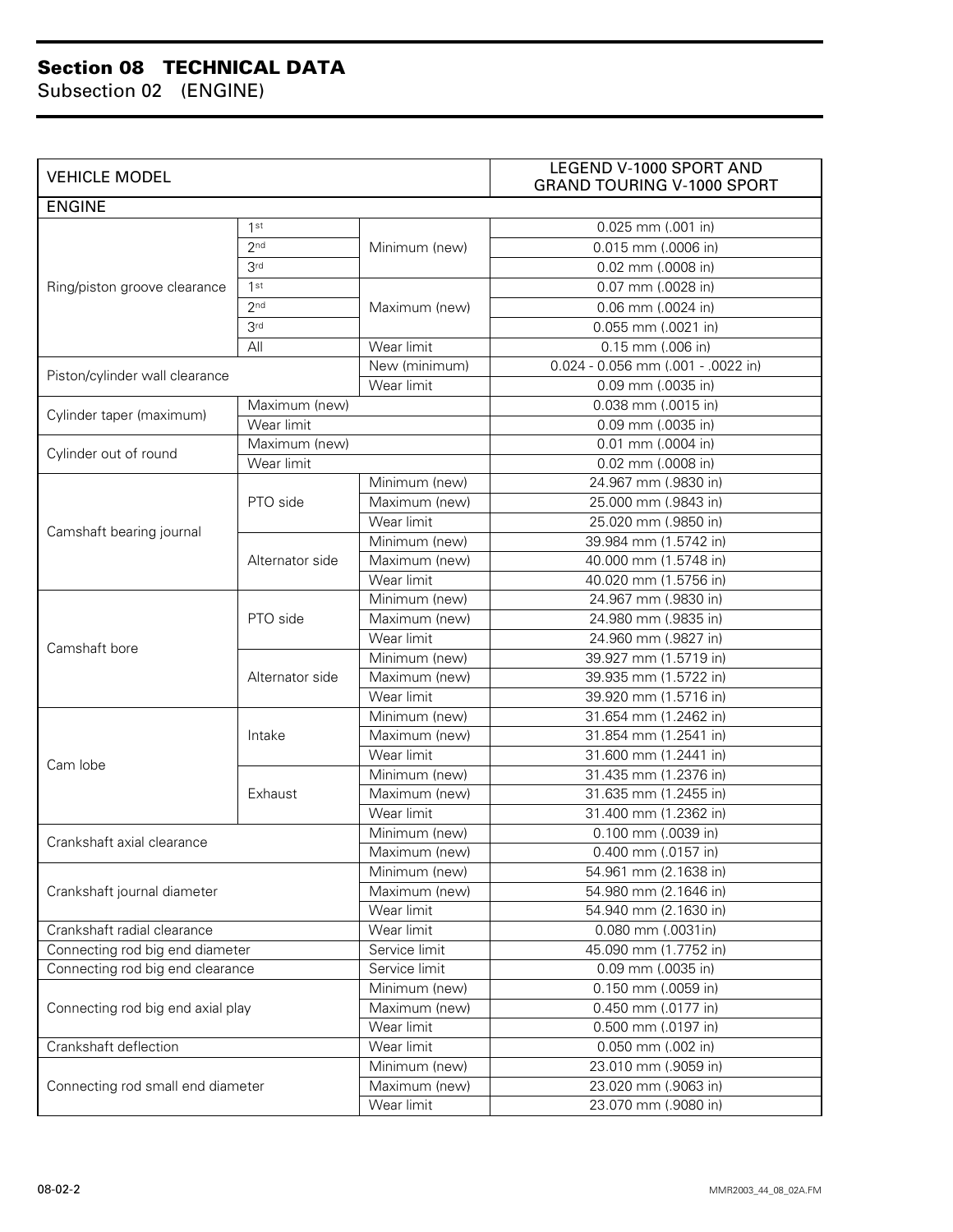| <b>VEHICLE MODEL</b>      |               | LEGEND V-1000 SPORT AND<br><b>GRAND TOURING V-1000 SPORT</b> |  |
|---------------------------|---------------|--------------------------------------------------------------|--|
| <b>ENGINE</b>             |               |                                                              |  |
|                           | Minimum (new) | 22.996 mm (.9053 in)                                         |  |
| Piston pin diameter       | Maximum (new) | 23,000 mm (.9055 in)                                         |  |
|                           | Wear limit    | 22.990 mm (.9051 in)                                         |  |
| Piston pin bore clearance | Wear limit    | $0.080$ mm $(.0031$ in)                                      |  |

| <b>ELECTRICAL</b>          |                                                                   |                         |  |
|----------------------------|-------------------------------------------------------------------|-------------------------|--|
| Alternator output          |                                                                   | 40 A                    |  |
| Ignition system type       |                                                                   | DI (Digital Induction)  |  |
| Ignition timing            |                                                                   | Not adjustable          |  |
| Spark plug                 | Make and type                                                     | <b>NGK DCPR8E</b>       |  |
|                            | Gap                                                               | 0.75 mm (.030 in)       |  |
|                            | Primary                                                           | $0.85 - 1.15 \Omega$    |  |
| Ignition coil              | Secondary                                                         | $9.2 - 13.8$ k $\Omega$ |  |
| Engine RPM limiter setting |                                                                   | 8000 RPM                |  |
| <b>Battery</b>             |                                                                   | 12 V, 21 A.h            |  |
|                            | F1: Cylinder no.1 (alternator side)<br>ignition coil and injector | 5A                      |  |
|                            | F2: Cylinder no.2 (PTO side) ignition coil<br>and injector        | 5A                      |  |
|                            | F3: ECM/fuel pump                                                 | 7.5 A                   |  |
|                            | F4: Instrumentation                                               | 5A                      |  |
|                            | F5: CAPS                                                          | 1A                      |  |
| Fuse                       | F6: Fuel level sender                                             | 0.5A                    |  |
|                            | F7: Secondary load                                                | 20 A                    |  |
|                            | F8: Lighting                                                      | 20A                     |  |
|                            | F9: Not applicable                                                | N.A.                    |  |
|                            | F10: Battery (main)                                               | 30 A                    |  |
|                            | F11: Relay/start button                                           | 5 A                     |  |
|                            | F12: Alternator                                                   | 5A                      |  |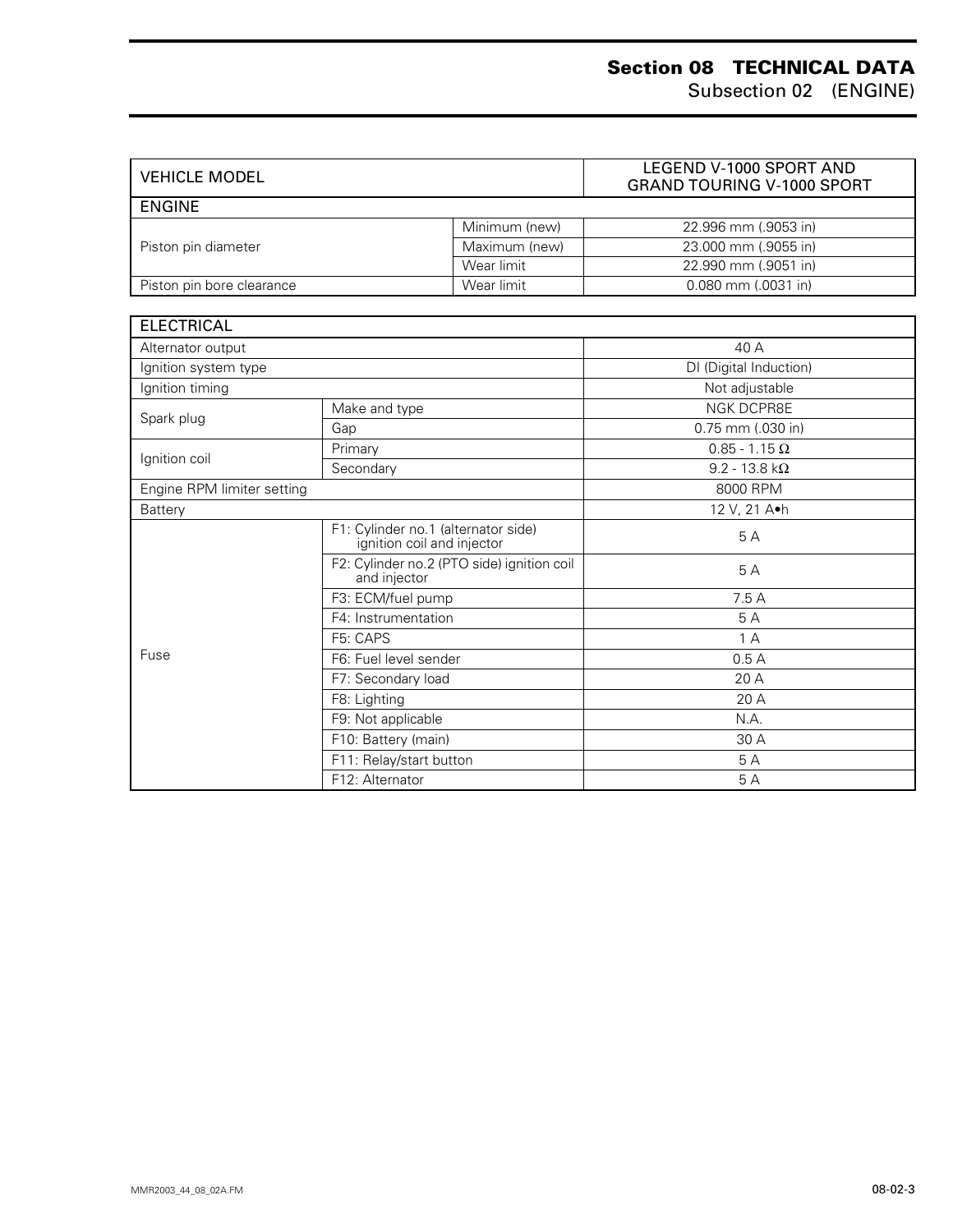#### **Section 08 TECHNICAL DATA**

Subsection 02 (ENGINE)

| <b>VEHICLE MODEL</b>                          | <b>LEGEND V-1000 SPORT AND</b><br><b>GRAND TOURING V-1000 SPORT</b> |                                                                                                   |  |  |  |
|-----------------------------------------------|---------------------------------------------------------------------|---------------------------------------------------------------------------------------------------|--|--|--|
| <b>FUEL SYSTEM</b>                            |                                                                     |                                                                                                   |  |  |  |
| Fuel injection type                           |                                                                     | Rotax EMS (engine management system)<br>Multipoint Fuel Injection<br>Single throttle body (52 mm) |  |  |  |
| Fuel pressure                                 |                                                                     | 400 kPa (58 PSI)                                                                                  |  |  |  |
| Idle speed                                    |                                                                     | 1300 ± 200 RPM                                                                                    |  |  |  |
| Throttle Position Sensor (TPS) @              |                                                                     | 1.6 k $\Omega$ - 2.4 k $\Omega$                                                                   |  |  |  |
| Crankshaft Position Sensor (CPS) @            |                                                                     | $0.7 \Omega - 1.1 \Omega$                                                                         |  |  |  |
| <b>Camshaft Position Sensor (CAPS)</b>        |                                                                     | 12 volts                                                                                          |  |  |  |
| Camshaft Position Sensor (CAPS) 2             |                                                                     | $1.2 k\Omega$                                                                                     |  |  |  |
| Air Temperature Sensor (ATS) @                |                                                                     | 2.28 k $\Omega$ - 2.74 k $\Omega$                                                                 |  |  |  |
| Coolant Temperature Sensor (CTS) @            |                                                                     | 2.28 k $\Omega$ - 2.74 k $\Omega$                                                                 |  |  |  |
| Manifold Air Pressure Sensor (MAPS)           |                                                                     | 5 volts                                                                                           |  |  |  |
| Idle bypass valve 2                           |                                                                     | 50 $\Omega$                                                                                       |  |  |  |
| Oil Pressure Switch (OPS) 2                   |                                                                     | 0 $\Omega$ , if oil pressure is inferior to 20 kPa (2.9 PSI)                                      |  |  |  |
| Fuel injector                                 |                                                                     | $9.2 \Omega - 13.8 \Omega$                                                                        |  |  |  |
|                                               | Type                                                                | Regular unleaded gasoline                                                                         |  |  |  |
| Fuel                                          | Minimum pump octane<br>no.                                          | 87                                                                                                |  |  |  |
| ADDITIONAL INFORMATION:                       |                                                                     |                                                                                                   |  |  |  |
|                                               |                                                                     |                                                                                                   |  |  |  |
| <b>COOLING SYSTEM</b>                         |                                                                     |                                                                                                   |  |  |  |
| Type                                          |                                                                     | Liquid cooled                                                                                     |  |  |  |
| Coolant                                       |                                                                     | $\circled{4}$                                                                                     |  |  |  |
| Thermostat                                    |                                                                     | 82°C (180°F)                                                                                      |  |  |  |
|                                               |                                                                     |                                                                                                   |  |  |  |
| TIGHTENING TORQUES (ENGINE COLD N.M (LBF.FT)) |                                                                     |                                                                                                   |  |  |  |

| TIGHTENING TORQUES (ENGINE COLD N•M (LBF•FT))           |                                |  |  |  |
|---------------------------------------------------------|--------------------------------|--|--|--|
| Drive pulley retaining screw                            | $\circled{3}$                  |  |  |  |
| Cylinder head screws<br>50 (37) + $90^{\circ}$ rotation |                                |  |  |  |
| Rocker arm shaft screws                                 | $20(15) + 90^{\circ}$ rotation |  |  |  |
| M6<br>Crankcase screws<br>M8                            | 9(7)<br>23 (171)               |  |  |  |
| Oil drain plug                                          | 55 (41)                        |  |  |  |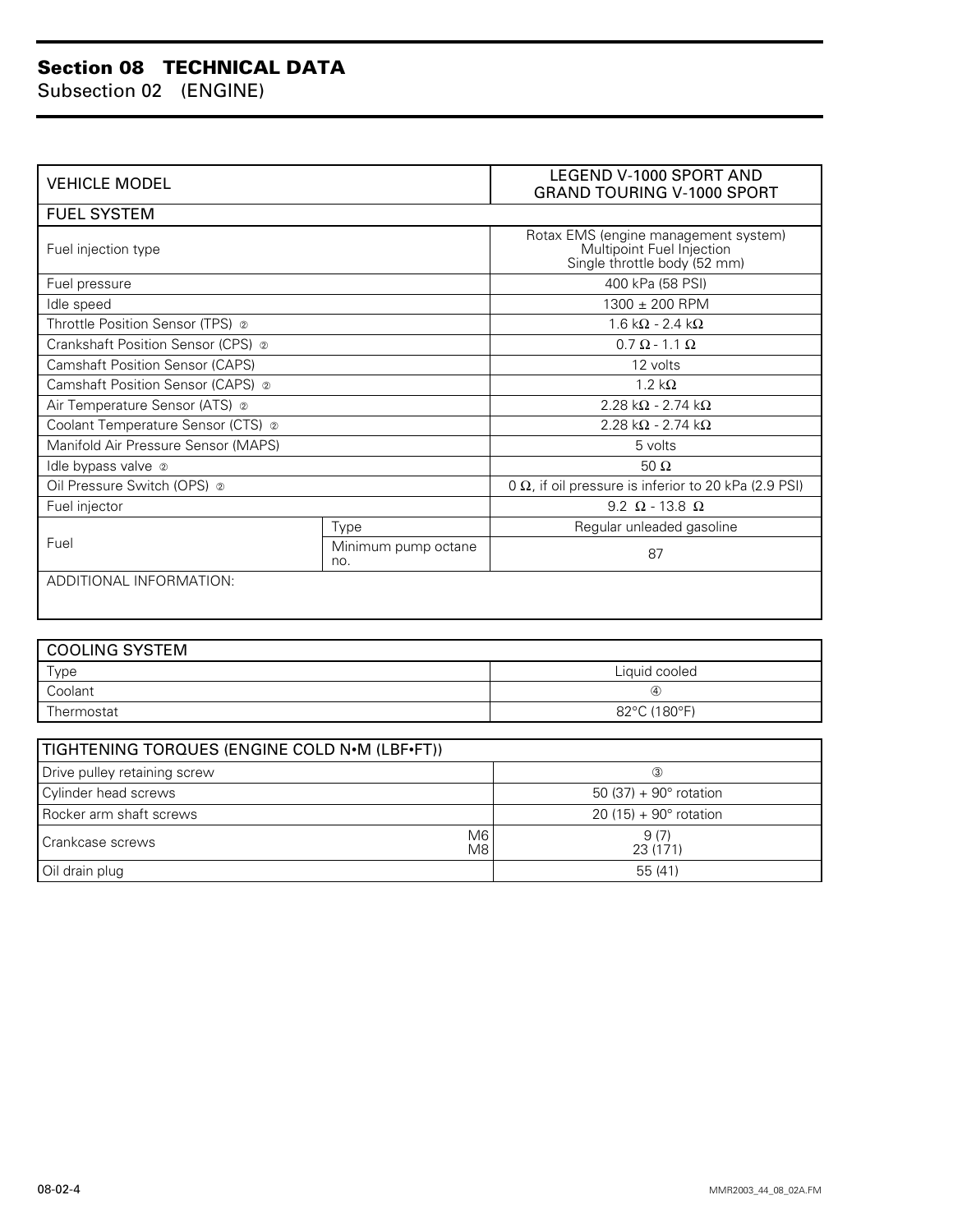#### **Section 08 TECHNICAL DATA** Subsection 03 (VEHICLES)

| VEHICLE MODEL                                               |                                     |                                              | <b>LEGEND V-1000 SPORT</b>       | <b>GRAND TOURING V-1000 SPORT</b> |
|-------------------------------------------------------------|-------------------------------------|----------------------------------------------|----------------------------------|-----------------------------------|
| <b>ENGINE TYPE</b>                                          |                                     |                                              | 1004                             | 1004                              |
| <b>Chain Drive Ratio</b>                                    |                                     |                                              | 21/44                            | 21/44                             |
|                                                             | Pitch                               | in                                           | 3/8                              | 3/8                               |
| Chain                                                       | Type/Links Qty/Plates Qty           |                                              | <b>Silent 74/13</b>              | <b>Silent 74/13</b>               |
|                                                             | Type of Drive Pulley                |                                              | <b>TRAIV</b>                     | <b>TRAIV</b>                      |
|                                                             |                                     | Ramp Identification and Roller Pin Type      | 607 <sub>0</sub>                 | 607 <sub>0</sub>                  |
|                                                             | <b>Calibration Screw Position 2</b> |                                              | 3                                | 3                                 |
| <b>Drive Pulley</b>                                         | <b>Spring Color</b>                 |                                              | Red/Yellow                       | Red/Yellow                        |
|                                                             | Spring Length                       | $mm$ (in)                                    | 87.90 (3.461)                    | 87.90 (3.461)                     |
|                                                             | <b>Clutch Engagement</b>            | $± 100$ RPM                                  | 2500                             | 2500                              |
|                                                             | Type                                |                                              | <b>HPV VSA</b>                   | <b>HPV VSA</b>                    |
| <b>Driven Pulley</b>                                        | <b>Spring Preload</b>               | $\pm$ 0.7 kg ( $\pm$ 1.5 lb)                 | 6.1(13.5)                        | 6.1(13.5)                         |
|                                                             | Cam Angle                           | Degree                                       | 50/40                            | 50/40                             |
| <b>Pulley Distance</b>                                      | Z                                   | $± 0.5$ mm ( $± .020$ in)                    | 20.0 (.787)                      | 20.0 (.787)                       |
|                                                             | χ                                   | $± 0.5$ mm ( $± .020$ in)                    | 37.0 (1.457)                     | 37.0 (1.457)                      |
| Offset                                                      | $Y - X$                             | MIN. - MAX.<br>$mm$ (in)                     | $1.5 \pm 0.75$ (.059 $\pm$ .030) | $1.5 \pm 0.75$ (.059 $\pm$ .030)  |
| Drive Belt Part Number (P/N)                                |                                     |                                              | 417 300 197                      | 417 300 197                       |
| Drive Belt Width (wear limit)                               |                                     | $mm$ (in)                                    | 33.35 (1.313)                    | 33.35 (1.313)                     |
|                                                             |                                     | <b>Deflection</b><br>$± 5$ mm ( $± .197$ in) | 32 (1.260)                       | 32 (1.260)                        |
| Drive Belt Adjustment                                       |                                     | Force 3<br>kg (lbf)                          | 11.3(25)                         | 11.3(25)                          |
|                                                             | Width                               | $mm$ (in)                                    | 381 (15.0)                       | 381 (15.0)                        |
|                                                             | Length                              | $mm$ (in)                                    | 3074 (121)                       | 3074 (121)                        |
| Track                                                       | Profile Height                      | $mm$ (in)                                    | 22.34 (.880)                     | 22.34 (.880)                      |
|                                                             |                                     | Deflection<br>$mm$ (in)                      | $30 - 35(1 - 3/16 - 1 - 3/8)$    | $30 - 35$ (1-3/16 - 1-3/8)        |
|                                                             | Adjustment                          | Force 4<br>kg (lbf)                          | 7.3(16)                          | 7.3(16)                           |
|                                                             |                                     | Track                                        | SC-10 III 121                    | SC-10 III 136                     |
| <b>Suspension Type</b>                                      |                                     | Ski                                          | ADSA                             | ADSA                              |
| Length<br>$mm$ (in)                                         |                                     | 2801 (110.3)                                 | 3039 (119.6)                     |                                   |
| Width                                                       |                                     | $mm$ (in)                                    | 1213 (47.756)                    | 1213 (47.756)                     |
| Height<br>$mm$ (in)                                         |                                     |                                              | 1232 (48.5)                      | 1409 (55.472)                     |
| Ski Stance (between outer runners)<br>$mm$ (in)             |                                     |                                              | 1195 (47.1)                      | 1195 (47.1)                       |
| Mass (dry)                                                  |                                     | kg (lb)                                      | 263 (578)                        | 281 (619)                         |
| <b>Ground Contact Area</b><br>$cm2$ (in <sup>2</sup> )      |                                     |                                              | 6910 (1071.1)                    | 7596 (1177.4)                     |
| Ground Contact Pressure                                     |                                     | kPa (PSI)                                    | 3.73 (.514)                      | 3.63 (.526)                       |
| <b>Frame Material</b>                                       |                                     |                                              | Aluminum                         | Aluminum                          |
| <b>Bottom Pan Material</b>                                  |                                     |                                              | <b>Impact Copolymer</b>          | <b>Impact Copolymer</b>           |
| <b>Hood Material</b>                                        |                                     |                                              | <b>RRIM Polyurethane</b>         | <b>RRIM Polyurethane</b>          |
| W<br>Headlamp                                               |                                     |                                              | H4 60/55                         | H4 60/55                          |
| W<br><b>Taillight and Stoplight</b>                         |                                     |                                              | 8/27                             | 8/27                              |
| W<br><b>Tachometer and Speedometer Bulbs</b>                |                                     |                                              | $2 \times 3$                     | $2 \times 3$                      |
| <b>Fuel Tank</b>                                            |                                     | $L$ (U.S. gal)                               | 39.0 (10.3)                      | 39.0 (10.3)                       |
| Gearbox                                                     |                                     | $mL$ (U.S. oz)                               | 250 (8.5)                        | 250 (8.5)                         |
| Cooling System 2                                            |                                     | $L$ (U.S. oz)                                | 3.8(128.5)                       | 4.0 (135.3)                       |
| <b>Engine Oil Change Quantity</b>                           |                                     |                                              |                                  |                                   |
| (with filter replacement)                                   |                                     | $L$ (U.S. oz)                                | 2.9(98)                          | 2.9(98)                           |
| <b>Total Engine Oil Quantity (rebuild)</b><br>$L$ (U.S. oz) |                                     |                                              | 3.4(115)                         | 3.4(115)                          |